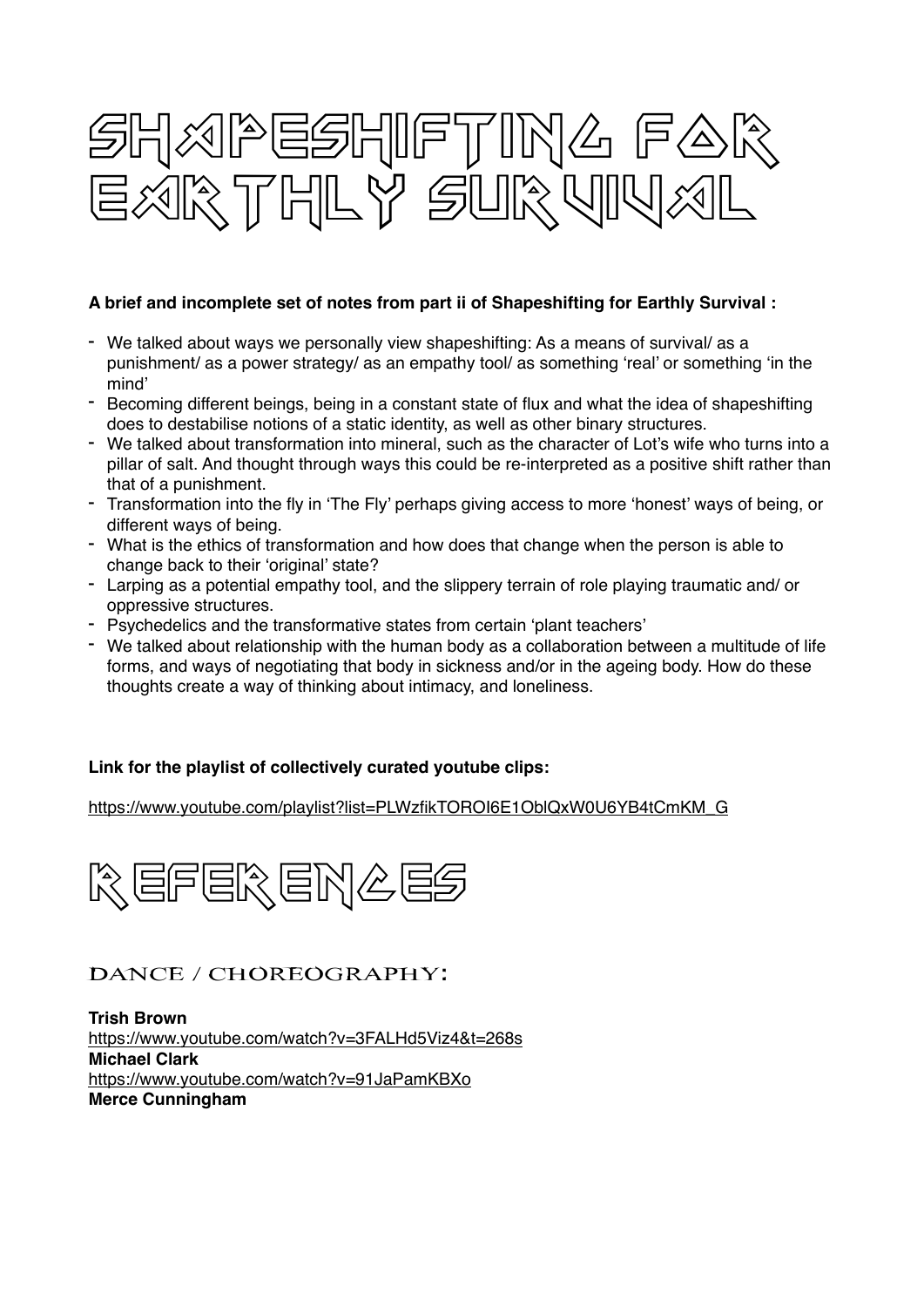# MYTHS AND THEIR INTERPRETATIONS:

#### **Metamorphoses - myth of Apollo and Daphne**

<https://www.youtube.com/watch?v=0yK7x9ju1ZU>

#### **Myth of Tirezias**

**Crown of Laurel - Ursual Le Guin**  <http://www.ursulakleguinarchive.com/Poetry-CrownOfLaurel.html>

**Jjin** in New delhi

**Morgan le fay** (extract in SHAPESHIFTING TOOLKIT)

**Lot's wife** transforming into a pillar of salt

**Cornish stones** turning into women so they can dance [https://www.cornwalls.co.uk/history/sites/merry\\_maidens.htm](https://www.cornwalls.co.uk/history/sites/merry_maidens.htm)

 $FHMS$ 

### *The fly* **- Chronenburg**

*Bram Stoker's Dracula* **(1992)** 

**Texts (fiction)**

#### *The Passion According To GH* **- Clarice Lispector (extract attached)**

#### *The Patternist Series* **- Octavia Butler**

*Wild seed* (extract in SHAPESHIFTING TOOLKIT) *Mind of my Mind Clay's ark*

#### *Lagoon* **- Nnedi Okorafor**

*If wishes were horses* (short story about a woman who chooses to turn into a horse) https:// [www.thisamericanlife.org/631/so-a-monkey-and-a-horse-walk-into-a-bar/act-two-0](https://www.thisamericanlife.org/631/so-a-monkey-and-a-horse-walk-into-a-bar/act-two-0)

#### *The doll's alphabet* **- Camilla Grudova**

*The Wife's Story* [- Ursula le Guin \(short story: an inversion of the classic werewolf tale\) https://](https://frielingretc.files.wordpress.com/2013/03/the-wifes-story-ursula-k.pdf) frielingretc.files.wordpress.com/2013/03/the-wifes-story-ursula-k.pdf

## Texts (theory)

**From the enemy's point of view**

#### *A Cyborg Manifesto***- Donna Harraway**